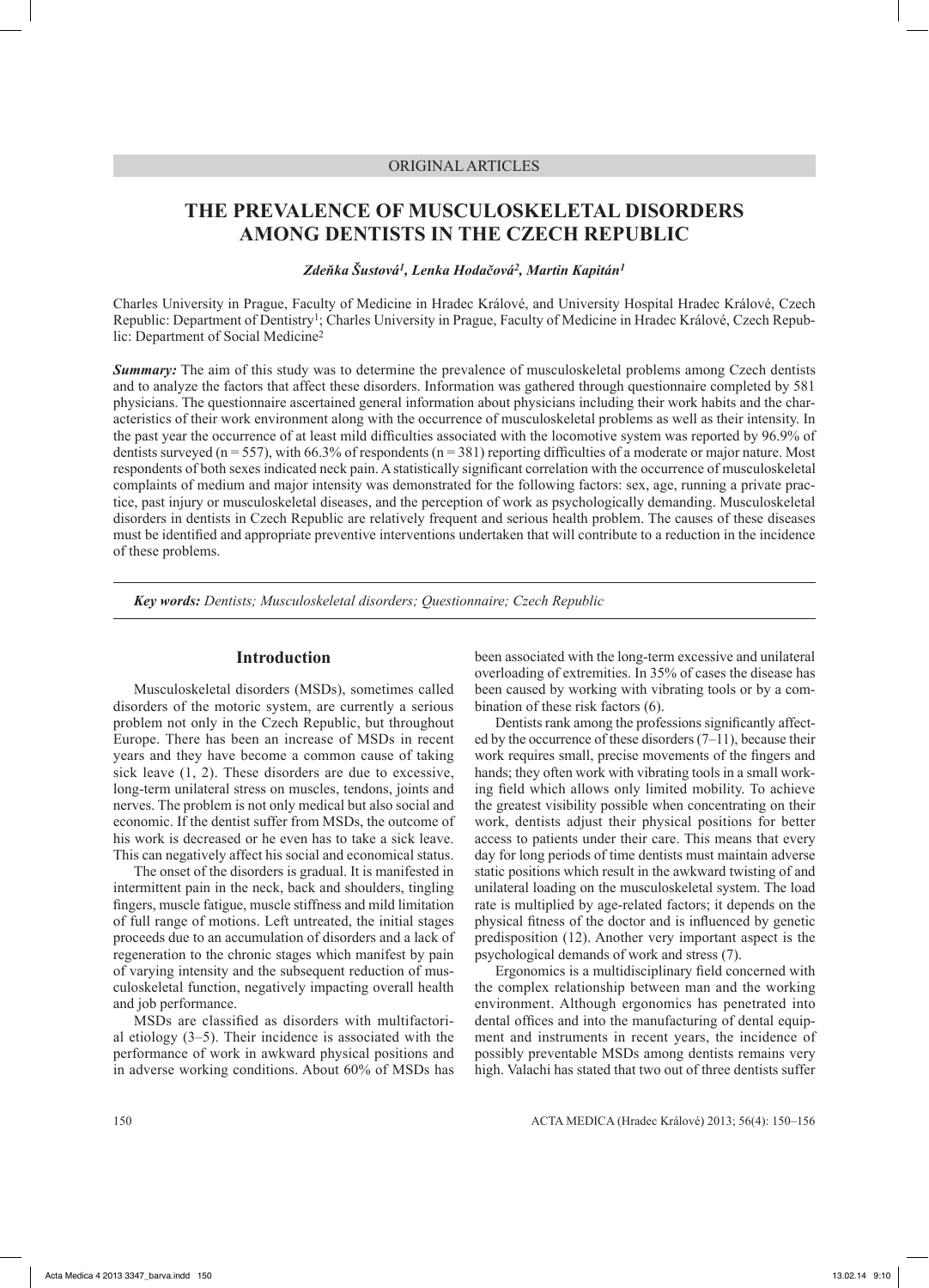from MSDs (12). A high rate of incidence of these problems among dentists is also indicated in the results of other international studies (13–18). Data on the situation among Czech dentists has thus far been lacking.

The aim of our study was thus to determine the prevalence of MSDs in Czech dentists and to analyze selected factors that may affect their occurrence.

## **Material and methods**

The information was obtained by a questionnaire survey performed in the period from November 2010 to September 2011. Dentists voluntarily filled in questionnaires during professional educational events. The survey was anonymous. The vast majority of the completed questionnaires were returned on site during the event, but a small number of completed questionnaires were returned to us by mail at the expense of the respondents. Questionnaires were distributed to a total of 800 dentists, with the final processing including 581 completed, returned questionnaires (72.6% return rate).

The relatively extensive questionnaire was divided into three parts. The introductory part ascertained general information about the dentists: gender, age, height, weight and length of time of professional career. The second part of the questionnaire was devoted to the specific characteristics of the individual's working environment and work habits: working hours, body position when working and the frequency of breaks taken during the workday. An evaluation of the demands of a number of common work procedures was also included in this section. Older respondents were asked not only to complete this part of the questionnaire regarding their current situation, but also an additional section detailing their working environment and habits for the period before 1989 if they were employed in the profession of dentistry. It was not until the political system changed in the year 1989 that dentists were allowed to obtain adequate dental equipment as well as to gain experience outside of their home country. This influenced the way Czech dentists administered dental care. The last part of the questionnaire focused on the prevalence of health problems associated with the motoric system. The dentists were asked for descriptions of their health problems, including their intensity. The intensity of problems was rated on a scale of 0–3 in which 0 meant no difficulties, 1 mild, 2 medium and 3 major problems. Data sought in the survey included the most common health problems related to MSDs that occur in dentists – headaches; pain in the cervical, thoracic and lumbar spine area; pain in the shoulders, elbow and wrist; tingling fingers; pain in the hip and knee; varicose veins; and carpal tunnel syndrome. The questionnaire was partly designed based on questionnaires used in studies performed in other countries (19); additional issues concerning specific circumstances of Czech dental population were added by the authors. This article contains the part of the results about the incidence of health problems associated with the motoric system with

respect to selected factors that can influence the occurrence of these disorders. The results of the evaluation concerning working environment, work habits and the difficulty of individual procedures as well as a comparison of today's situation in this country with that of before 1989 will be contained in subsequent publications.

Data analysis was performed using the program NCSS 2007. The methods used were descriptive statistics and the chi-square test for independence in the contingency tables. The threshold for statistical significance was set at  $p = 0.05$ .

#### **Results**

Of the 581 respondents, 163 were men (28.1%) and 418 women (71.9%). The sample obtained was compared with the entire population of dentists in the Czech Republic in terms of gender, age and expertise. The data characterizing the current population of Czech dentists was obtained from the Czech Dental Chamber (CDC) Yearbook 2010, issued by the CDC in 2011 (20). According to the statistics listed in this publication, 35% of Czech dentists were men and 65% women. Difference when comparing this data with our set was statistically significant ( $p < 0.001$ ).

The average age of our sample of respondents was 46.5 years, the median 51 years, and the age range varied from 24 to 77 years of age. A comparison of the percentages of the sample with the total population of Czech dentists in each age category is listed in Table 1. The differences in the age representation of physicians in our group as opposed to the total population of Czech dentists were statistically significant ( $p < 0.001$ ).

**Table 1:** Age categories of the general population of dentists in the Czech Republic compared with survey respondents

| Age category    | CR(%) | Sample $(\% )$ |  |
|-----------------|-------|----------------|--|
| $24 - 29$ years | 12.2  | 18.4           |  |
| $30 - 34$ years | 6.9   | 7.1            |  |
| $35 - 39$ years | 6.6   | 8.3            |  |
| $40 - 44$ years | 7.3   | 7.2            |  |
| $45-49$ years   | 6.2   | 7.1            |  |
| $50 - 54$ years | 13.2  | 10.8           |  |
| $55-59$ years   | 26.7  | 28.7           |  |
| $60-64$ years   | 12.0  | 8.8            |  |
| $65-69$ years   | 7.0   | 2.9            |  |
| $70 - 99$ years | 1.9   | 0.7            |  |

In terms of the representation of individual specializations, the set consisted of 93.1% general dental practitioners ( $n = 539$ ) and 6.9% specialists ( $n = 42$ ), of which 6.0% were orthodontists ( $n = 36$ ) and 0.9% maxillofacial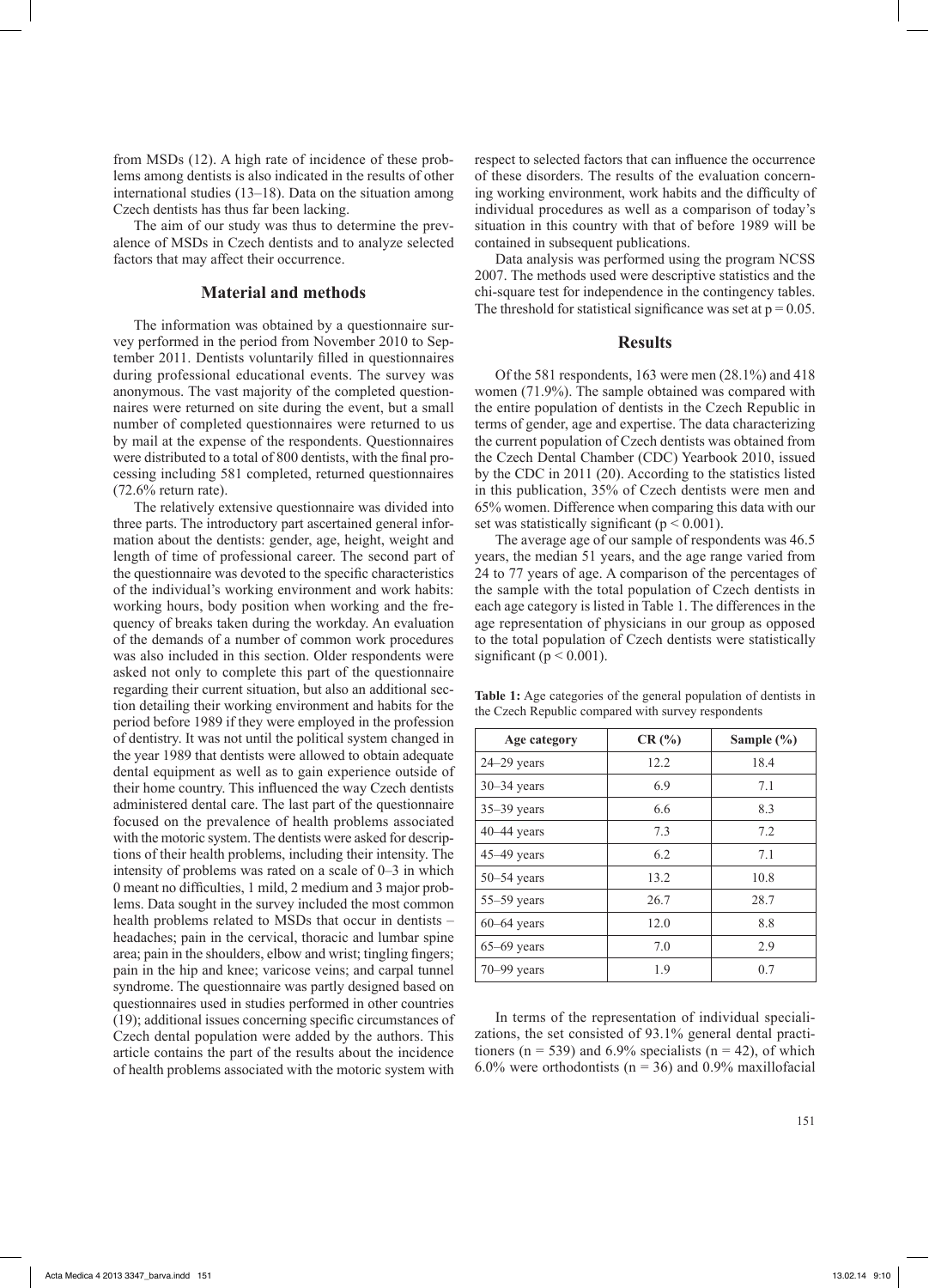surgeons ( $n = 6$ ). There was not a statistically significant difference in our representation of specializations when compared with a total population of dentists. The average length of professional career in dentistry was 21.5 years and the median 25 years, ranging from 1 to 53 years of practice.

The average height of male respondents was 180.4cm, of females 167.7 cm. The average male body weight was 85.6 kg, females 66.2 kg. Average values of body mass index (BMI) were 26.3 for men and for women 23.6. According to the statistics for the Czech Republic reported in the European Health Interview Survey EHIS CR 2008, the average height of Czech men was 177.7cm and of women 165.3cm; average body weight in males was 83.6kg and in females 66.2 kg; the average BMI in men and in women were 26.5 and 25.4 respectively (21).

The assessment of the incidence of health complaints showed that in the last year 96.9% of the respondents (n = 557) indicated at least one kind of the problems listed regardless the intensity. During the last year only 18 respondents reported having absolutely no health problems, which was 3.1% of our sample (6 respondents didn't determine whether or not they had problems). When the sample was evaluated in terms of the intensity of the health problems indicated, the first group of physicians showed problems of only mild intensity or no difficulty at all. This set comprised 33.7% of the respondents ( $n = 194$ ) surveyed. The second group consisted of the respondents who rated their difficulties as a medium to major (the group of dentists with problems). We believe that, in addition to lifestyle factors, the dentists in the second group may be also negatively affected by factors associated with the profession of dentistry, so for this reason we have focused to a greater extent on this group.

From the total number of respondents,  $66.3\%$  (n = 381) of the physicians reported problems. Of the men, 58.4%  $(n = 94)$  indicated medium or major problems, and 69.3%  $(n = 287)$  of the women. This difference was statistically significant ( $p = 0.0127$ ). A statistically significant influence was demonstrated for age ( $p \le 0.001$ ), while on the other hand the specialization of the physicians had no affect on the incidence of medium and major problems ( $p = 0.333$ ). Owner-operators of private practices reported medium and major problems significantly more frequently ( $p < 0.001$ ) than the dentists employed in these private establishments.

The incidence of MSDs in the blood relatives of those surveyed or the occurrence of musculoskeletal congenital defects in our group had no statistically significant effect on the incidence of medium and major problems ( $p = 0.0748$ ) and 0.553). In respondents with a history of serious disease in or injury to the musculoskeletal system, medium and major problems were reported significantly more often  $(p = 0.005$  and 0.028). Participating regularly at least once a week in sport activities or even less frequently had no statistically significant effect ( $p = 0.601$  and 0.192). Smoking during working hours also did not significantly affect the incidence of medium and major problems ( $p = 0.177$ ).

Of physicians who subjectively complained of medium and major problems, exercise was reported to be used as a therapy in 86.9% ( $n = 331$ ) of the responses; 48.6%  $(n = 185)$  indicated prescription of medications for themselves;  $46.7\%$  (n = 178) sought out the help of a specialist. Workload had to be reduced during the last year for 22.6%  $(n = 86)$  of the doctors with medium and major difficulties. Sick leave for these difficulties was taken by  $4.5\%$  (n = 17) of the dentists during the last year. The number of practitioners reporting medium or major problems who underwent operative intervention was  $5.8\%$  (n = 22).

When asked whether they consider their work in the last year to be psychologically demanding, 77.8% of the surveyed physicians ( $n = 444$ ) responded positively. Dentists who reported difficulties of medium and major intensity perceived their work as psychologically demanding significantly more often  $(p < 0.001)$  as compared with physicians who indicated no or only mild musculoskeletal problems (Table 2). Physicians who in the last year considered their work psychologically demanding reported a significantly greater frequency of headaches ( $p = 0.0434$ ).

**Table 2:** Relationship between subjective assessment of psychological demands of work and the incidence of medium and major problems

|                             | Do you consider your work to<br>be psychologically demanding<br>in the last year? |                           |  |
|-----------------------------|-----------------------------------------------------------------------------------|---------------------------|--|
| Medium or major<br>problems | Yes<br>$n (\%)$                                                                   | N <sub>0</sub><br>$n$ (%) |  |
| Yes                         | 314(82.6)                                                                         | 66 (17.4)                 |  |
| No                          | 130(68.1)                                                                         | 61 (31.9)                 |  |
| Total                       | 444 (77.8)                                                                        | 127(22.2)                 |  |

A total of 95.8% of all physicians surveyed ( $n = 549$ ) worked mainly with their right hand, with only 2.6%  $(n = 15)$  being predominantly left-handed. These factors had no statistically significant effect on the incidence of medium and major problems ( $p = 0.985$  and 0.589).

Eighty-eight point eight percent ( $n = 494$ ) of the physicians surveyed had previously received information about ergonomics. This, however, had no statistically significant effect on the rate of medium and major problems with  $MSDs (p = 0.562)$ .

The incidence of different types of health problems and their intensity is given in Table 3. Figure 1 compares the incidence of various types of health problems in men and women without consideration of their intensity. The results shown in Figure 2 suggest how the respondents evaluated their own current health status. Of the dentists surveyed,  $68\%$  (n = 389) considered their health to be "good" or "very good".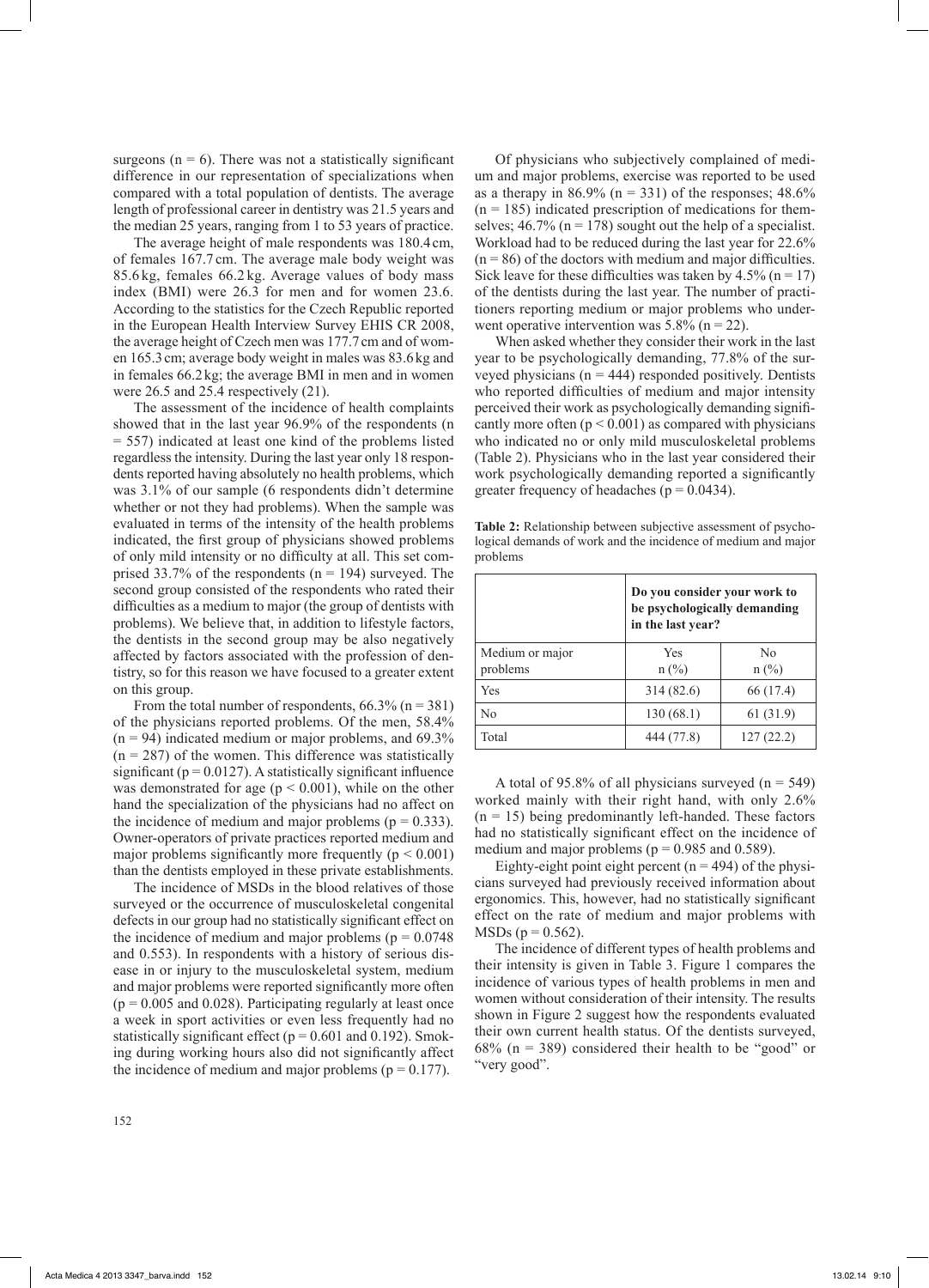|                         | No.<br>$n$ (%) | Mild<br>$n$ (%) | <b>Medium</b><br>$n$ (%) | Major<br>$n$ (%) |
|-------------------------|----------------|-----------------|--------------------------|------------------|
| Headache                | 227(39.5)      | 229(39.8)       | 101(17.6)                | 18(3.1)          |
| Neck pain               | 126(21.9)      | 221 (38.4)      | 185(32.2)                | 43 $(7.5)$       |
| Upper back pain         | 289(50.3)      | 130(22.6)       | 135(23.5)                | 21(3.7)          |
| Lower back pain         | 144(25.0)      | 195(33.9)       | 173(30.1)                | 63(11.0)         |
| Shoulder pain           | 275 (47.8)     | 149(25.9)       | 111(19.3)                | 40(7.0)          |
| Elbow pain              | 412(71.7)      | 107(18.6)       | 46(8.0)                  | 10(1.7)          |
| Wrist pain              | 352(61.2)      | 138(24.0)       | 65(11.3)                 | 20(3.5)          |
| Pain / tingling fingers | 342(59.5)      | 130(22.6)       | 77(13.4)                 | 26(4.5)          |
| Hip pain                | 344(59.8)      | 149(25.9)       | 65(11.3)                 | 17(3.0)          |
| Knee pain               | 358(62.3)      | 127(22.1)       | 67(11.7)                 | 23(4.0)          |
| Varicose veins          | 371 (64.5)     | 113(19.7)       | 67(11.7)                 | 24(4.2)          |
| Carpal tunnel syndrome  | 491 (85.4)     | 50(8.7)         | 26(4.5)                  | 8(1.4)           |







**Fig. 1:** Comparison of the incidence of health problems in men and women without consideration of their intensity

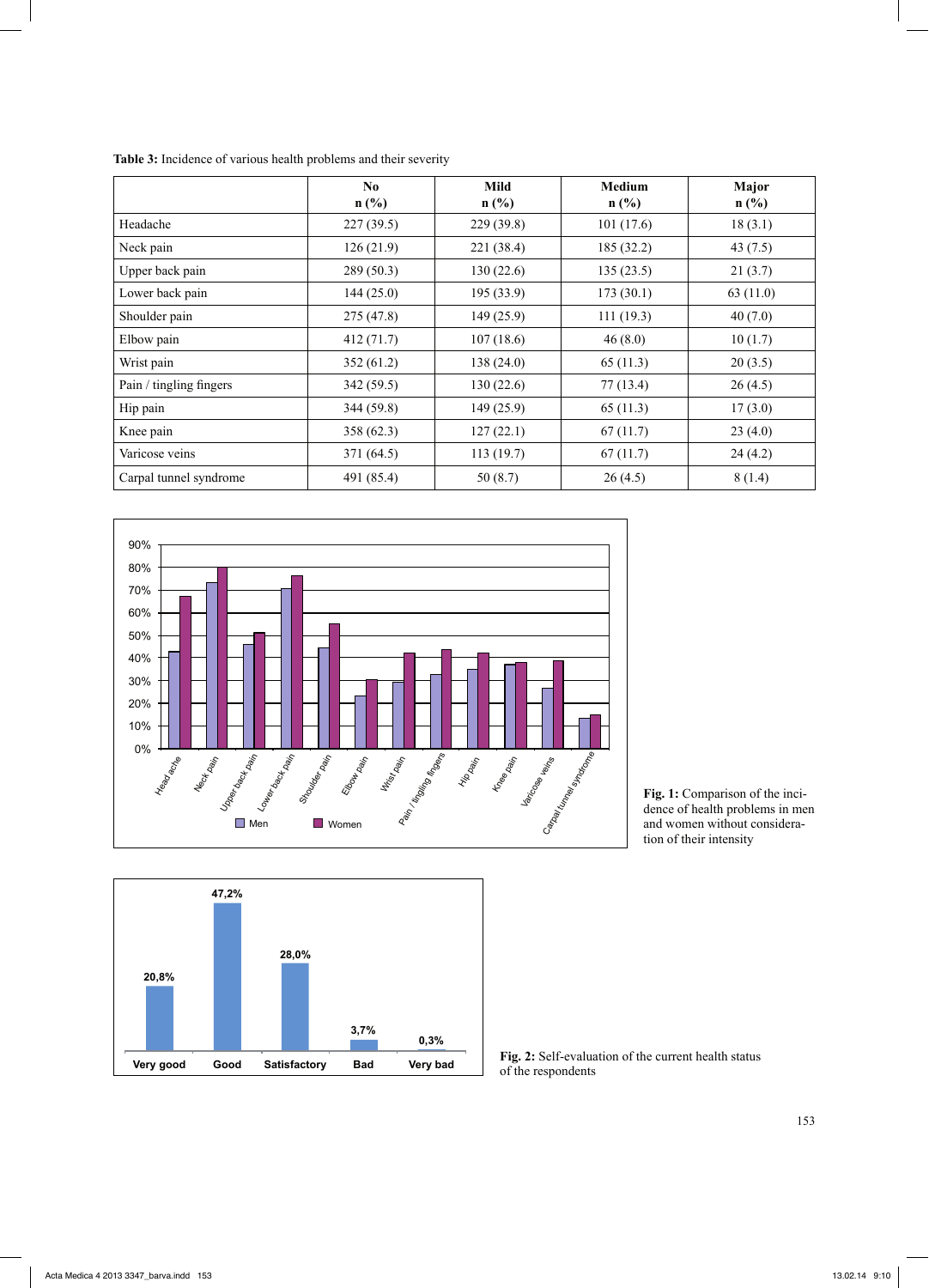#### **Discussion**

The data of the sample of dentists in our survey has been compared with a large number of similar studies from other countries, where the problem has been dealt with to a greater extent (1, 11, 14, 16, 17). Compared with the whole population of Czech dentists there were statistically significantly less men in our sample. This is likely due to less participation by male dentists in training events as well as their lesser willingness to fill out questionnaires.

The average age of physicians in our group was compared with the total population of dentists in the Czech Republic. The age of our group proved to be significantly lower, representing a greater frequency of respondents aged 24 to 29 years and lower rates in the categories of respondents at 65 to 69 and 70 to 99 years of age. We obtained a significant percentage of the completed questionnaires at educational events in various fields of dentistry. These are offered especially to younger dentists in the context of lifelong education. Dentists over the age of 60 usually attend these events less frequently and generally more often seek out colleagues at meetings of specialists. Although in terms of age and sex the sample of respondents can not be considered representative of the entire population of dentists in the Czech Republic, we consider the results of the survey important, as this is the first study of its kind in the country. Despite the fact that in our set younger physicians were over-represented, we must conclude that the percentage of difficulties shown among dentists (especially women) were relatively high. Results of a number of foreign studies show that difficulties associated with the motoric system – primarily in the neck, thoracic spine and shoulder regions – have been indicated to a great extent, not only by young doctors in their first years of work but also by dental students during their studies (3, 8, 14, 17). In the absence of the timely correction and elimination of the negative factors, they are compounded by advancing age and continuing years of working practice. This in turn leads to a marked decrease in the ability to adapt to these health problems, thus also increasing their intensity. Combined with the existence of other associated medical problems, the likely result is a deterioration of the physician's overall state of health as well as a negative impact on job performance and on the doctor's own sense of wellbeing (8).

Further, the average BMI for men indicated that most were overweight. This factor may influence the onset of MSDs and increase their intensity as well as contribute to the emergence of non-infectious chronic disorders or types of lifestyle diseases (22).

Compared with the national statistics, the height of men and women in our group, ranging from 150 to 205cm, was above average.

Knowledge of the principles of ergonomics can assist dentists in establishing or upgrading their own practice. The right kind of equipment should be set up, enabling doctors to work in line with ergonomic principles. This is particularly important for taller physicians, especially in the case of great height differences between the doctor and assistant, as well as for left-handed clinicians.

In our questionnaire survey the vast majority of dentists (96.9%) reported the existence of at least one of the listed health problems in mild, medium or major intensity during the last year. It is widely known that musculoskeletal problems of mild intensity are very common in the current adult population at large. These relate mainly to sedentary lifestyle, lack of physical activity, improper diet and an increased percentage of those who are overweight or obese. In the analysis of our results, therefore, we focused more on respondents who reported difficulties of medium or major intensity. We expected not only the negative influence of lifestyle, but also factors associated with the profession of dentistry. Difficulties of at least medium intensity were reported in our sample by a total of 66.3% of the physicians, a number which corresponds to results from similar studies abroad. Thus it can be stated that the Czech Republic is roughly average in terms of the rate of occurrence of MSDs among dentists (1, 23). Women dentists in our study reported statistically significantly more difficulties of medium and major intensity, a fact which has also been frequently observed in foreign studies (8, 17, 24).

Health problems with the neck were most prevalent in both sexes in our sample, closely followed by problems with the lumbar spine region. The nature of these problems corresponds to the overloading of the spine at work, where dentists sit with their head bent excessively and their body in awkward positions as well as stand with their lumbar spine twisted in unnatural postures. Shoulder pain in women occurred at a rate of 55.1% and in men 44.7%. While working, the dentist remains in awkward positions for a long time and repeatedly. If the recommended principles of ergonomics are ignored in terms of patient positioning and the use of appropriate instruments, the shoulders are often overloaded during the extended periods of arm elevation and leaning forward in sitting or standing positions. The higher incidence of shoulder pain in women can be attributed to the more limited physical strength in their shoulder muscles. Headaches in women were listed as the third most frequent complaint, in men the fifth most common. The increased incidence of headaches in women was apparently associated with cervical spine pain in combination with psychosocial factors and stress. This has been associated with a lower threshold for pain and the lower endurance of women to physical exertion and stress (8).

The significantly higher incidence of problems in operators of dental practices and the lower rates for their employees can be attributed to the fact that such employees are mostly younger doctors, while the operators of dental practices in the Czech Republic fall within the higher age categories, often being of retirement age. It may also reasonably be assumed that the operators of dental practices often work for longer periods in excess of standard working hours.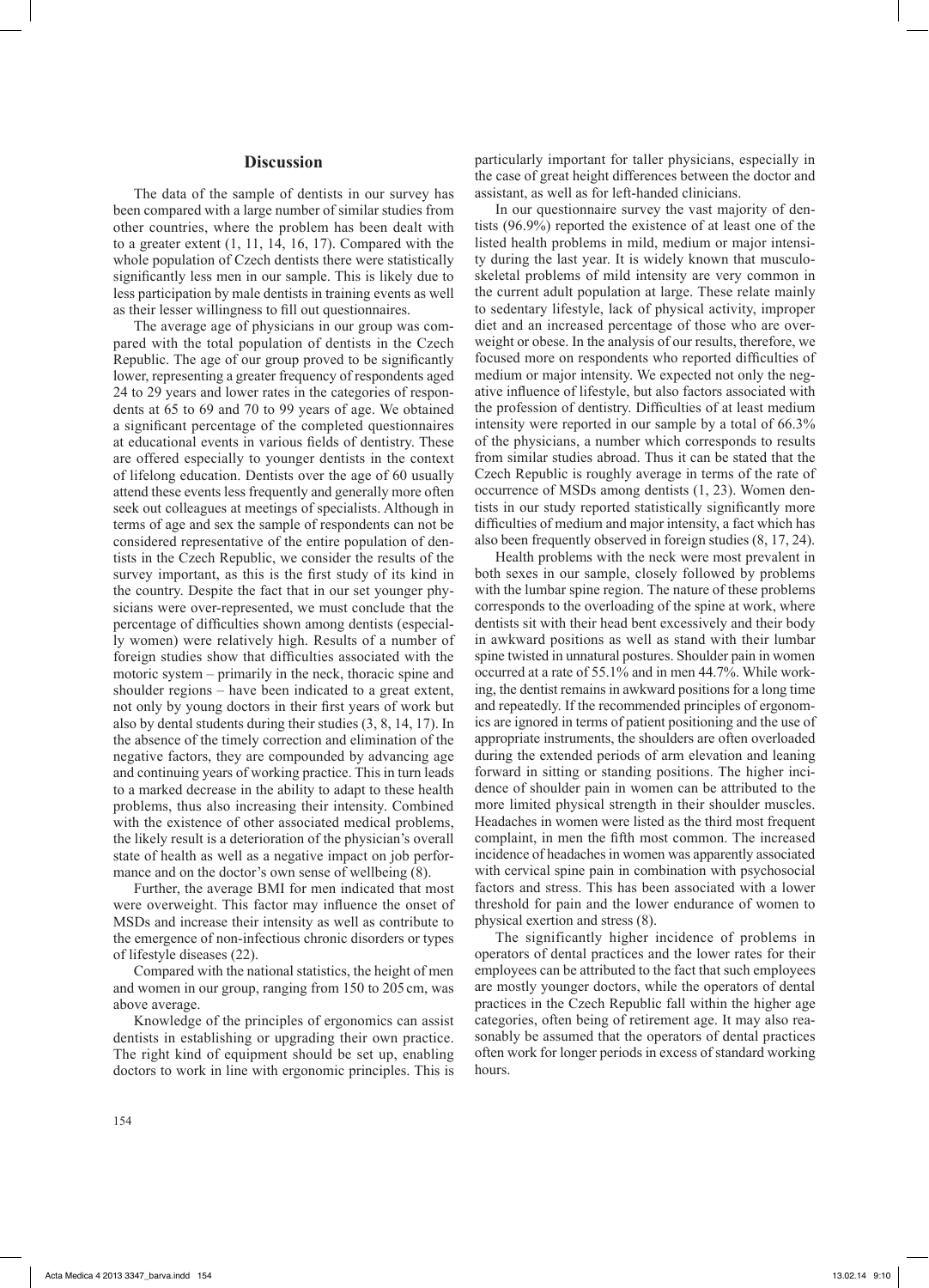The finding that previous illness or musculoskeletal injury significantly increased the incidence of medium and major problems can serve as a call to dentists to reflect on this fact when balancing the workload in the office with sports and other activities outside of it. In our survey occasional or regular participation in sport had no statistically significant effect on the incidence of medium and major problems. On the other hand, if implemented in good time and correctly, exercises targeted to strengthen flaccid muscles – especially in the back and abdomen – in combination with relaxation exercises to soothe overloaded muscles are important components in the prevention of MSDs.

In the questions about smoking during working hours, we wanted to verify the assumption that smoking breaks lead to an interruption of work activities and thus would allow doctors to rest for a short while in a different body position. The effect on the incidence of MSDs, however, was insignificant. More than 87% of the physicians reported that they dealt with their problems by exercising; less than half of physicians surveyed sought professional help. Difficulties of medium or major intensity caused a decrease in the workload for every fifth dentist in our group, but in the last year only 5% of physicians reported drawing paid sick leave. This reflects not only a sense of responsibility to patients and other members of the team, but also a concern about the threat to prosperity and loss of clientele leads dentists to maintain the practice even if they must decrease their working load. Also the fact that nearly six dentists out of every hundred respondents underwent an operation for medium or major difficulties of the motoric system should not be overlooked.

Approximately three quarters of respondents considered their work psychologically demanding. Physicians who reported difficulties of medium and major intensity considered their work psychologically demanding at a rate of 82%. It is known that stress increases muscle tension in a way similar to physical exercise and in combination with adverse psychosocial factors stress can affect the incidence and intensity of musculoskeletal problems, especially in the area of the neck, shoulders and upper limbs (7, 8, 13, 25).

Interesting results also emerged from the answers to the question of how doctors themselves assessed their current health status, with 68% of respondents considering their health to be "good" or "very good." A comparable percentage of physicians (66.3%), however, reported at least one of the listed ailments at medium or major intensity. Subjective perceptions and feeling oneself healthy is an important factor that affects the quality of life of individuals (26), but this feeling should not lead to an underestimation of the primary symptoms of MSDs. Long-term pain, muscle stiffness, loss of grip strength and restrictions of movement can not simply be taken for granted as inevitable in the profession of dentistry. In addition the feeling of being generally healthy even in the presence of certain health problems contributes to individual perceptions about pain intensity. The profession of dentistry has been chosen as

an independent occupation, it is relatively well-paid and accompanied by high social status and moreover doctors can expect good prospects after their active work years have been completed. These positive factors certainly can at least partially compensate for existing health problems and lead to a subjective perception of overall good health.

#### **Conclusions**

The questionnaire survey showed that MSDs are a relatively common health problem among dentists in the Czech Republic with a high prevalence. Most respondents of both sexes complained most often of neck pain, followed by pain in the lumbar spine region. It is necessary to continue to identify the causes of the disorders and subsequently focus on appropriate preventive interventions that can help to reduce the prevalence of these problems, because this problem is not only medical but also social and economic.

#### *Acknowledgements*

The authors would like to thank all the dentists who completed the questionnaires as well as Dr. Eva Čermáková for her help with the statistical processing of our data and Mr. Daniel Paul Sampey, MFA for the language revision of the article.

Supported by the programme PRVOUK P37/13/550, PRVOUK P37/09.

#### **References**

- 1. Alexopoulos EC, Stathi IC, Charizani F. Prevalence of musculoskeletal disorders in dentists. BMC Musculoskeletal Disorders 2004; 5(9): 16. DOI: 10.1186/1471 -2474-5-16. Available from http://www.biomedcental.com/1471-2474/5/16.
- 2. European Agency for Safety and Health at Work. Work-related musculoskeletal disorders in the EU-Facts and figures*.* Luxembourg: Publications Office of the European Union 2010; 179 p. DOI: 10.2802/10952.
- 3. Puriene A, Janulyte V, Musteikyte M, Bendinskaite R. General Health of dentists. Literature review. Stomatologija 2007; 9(1): 10–20.
- 4. Valachi B, Valachi K. Mechanisms leading to musculoskeletal disorders in dentistry. J Am Dent Assoc 2003; 134(10): 1344–50.
- 5. Vacek J, Pohanka M, Siegelova J. Statistické hodnocení efektivity léčby bolestivých stavů lumbosakrální oblasti. Rehabil Fyz Lék 2011; 18(3): 111–19. [in Czech]
- 6. Marek J, Skrehot P. Základy aplikované ergonomie. Praha: VÚBP v.v.i, 2009; 118. [in Czech]
- 7. Lindfors P, von Thiele U, Lundberg U. Work Charakteristics and Upper Extremity Disorders in Female dental health Workers*.* J Occup Health 2006; 48(3): 192–7.
- 8. Puriene A, Aleksejuniene J, Petrauskiene J, Balciuniena I, Janulyte V. Self-reported Occupational health Issues among Lithuanian Dentists. Ind Health 2008; 46(4): 369–74. DOI: 10.2486/indhealth.46.369.
- 9. Leggat PA, Kedjarune U, Smith DR. Occupational Health Problems in Modern dentistry: A Review. Ind Health 2007; 45(5): 611–21. DOI: 10.2486 /indhealth.45.611.
- 10. Sadig W. Ergonomics in dental practice*.* Pakistan Oral & Dent J 2000; 20(2): 205–13.
- 11. Chowanadisai S, Kukiattrakoon B, Yapong B, Kedjarune U, Leggat PA. Occupations health problems of dentists in Southern Thailand. Int Dent J 2000; 50(1): 36–40.
- 12. Valachi B. The Journey Begins*.* In: Valachi B. Practice Dentistry Pain-Free: Evidence-Based Strategies to Prevent Pain and Extend Your Career. 1st ed. Portland: Posturedontics Press; 2008. p. 1–20.
- 13. Myers HL, Myers LB. "It's difficult being a dentist": stress and health in the general dental practicioner*.* Br Dent J 2004; 197(2): 89–93.
- 14. Leggat PA, Smith DR*.* Musculoskeletal disorders self-reported by dentists in Queensand, Australia. Aust Dent J 2006; 51(4): 324–7.